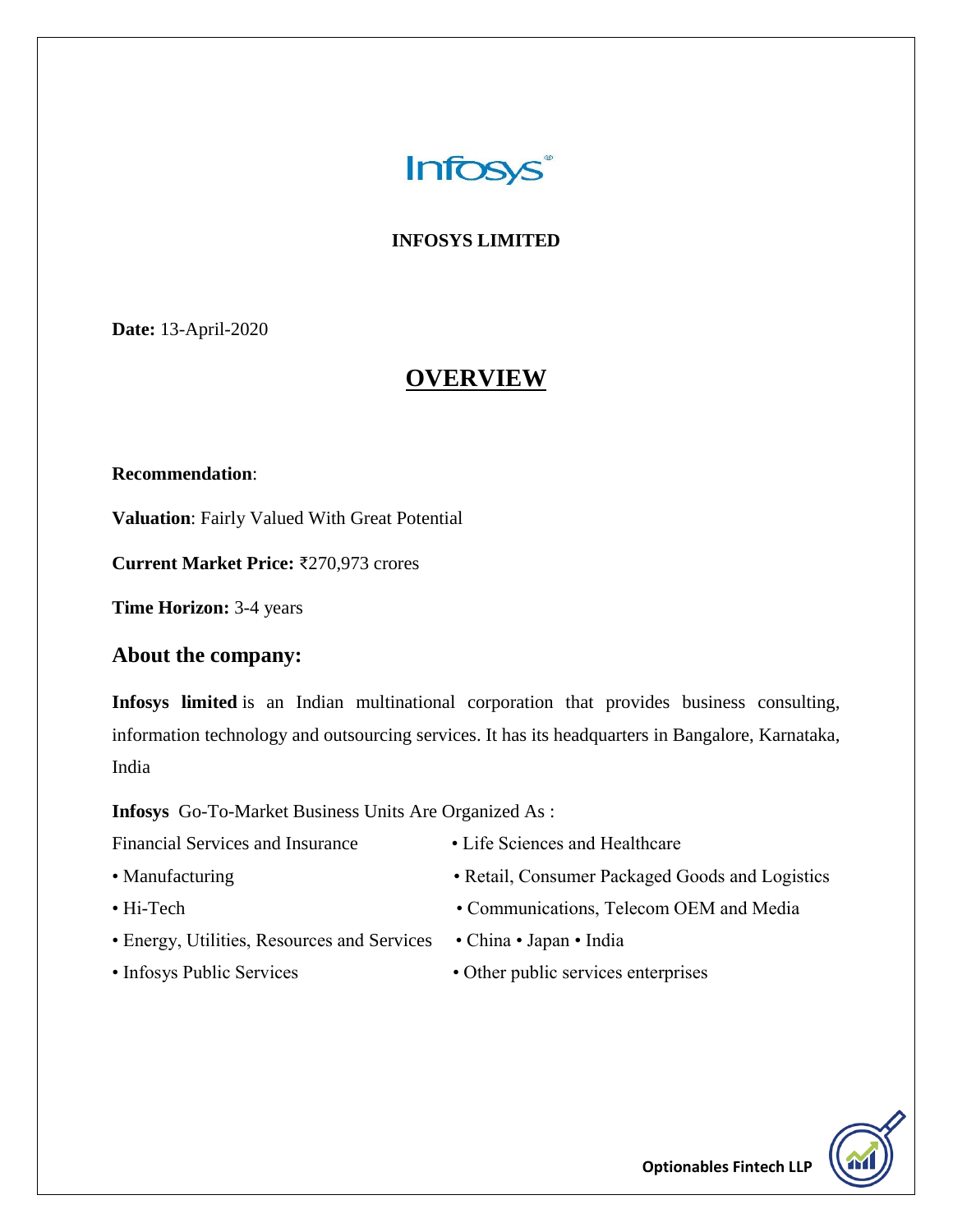The company provides solutions which are primarily classified as **Digital** and **Core.**

- **Digital**
- Experience
- Insight
- Innovate
- Accelerate
- Assure
- **Core**
- Application management services
- Proprietary application development services
- Independent validation solutions
- Product engineering and management
- Infrastructure management services
- Traditional enterprise application implementation
- Support and integration services

#### **• Products and Platforms**

- Finacle®
- Edge suite
- Infosys NIA®
- Infosys McCamish
- Panaya®
- Skava®
- **Business Process Management**
- Infosys BPM

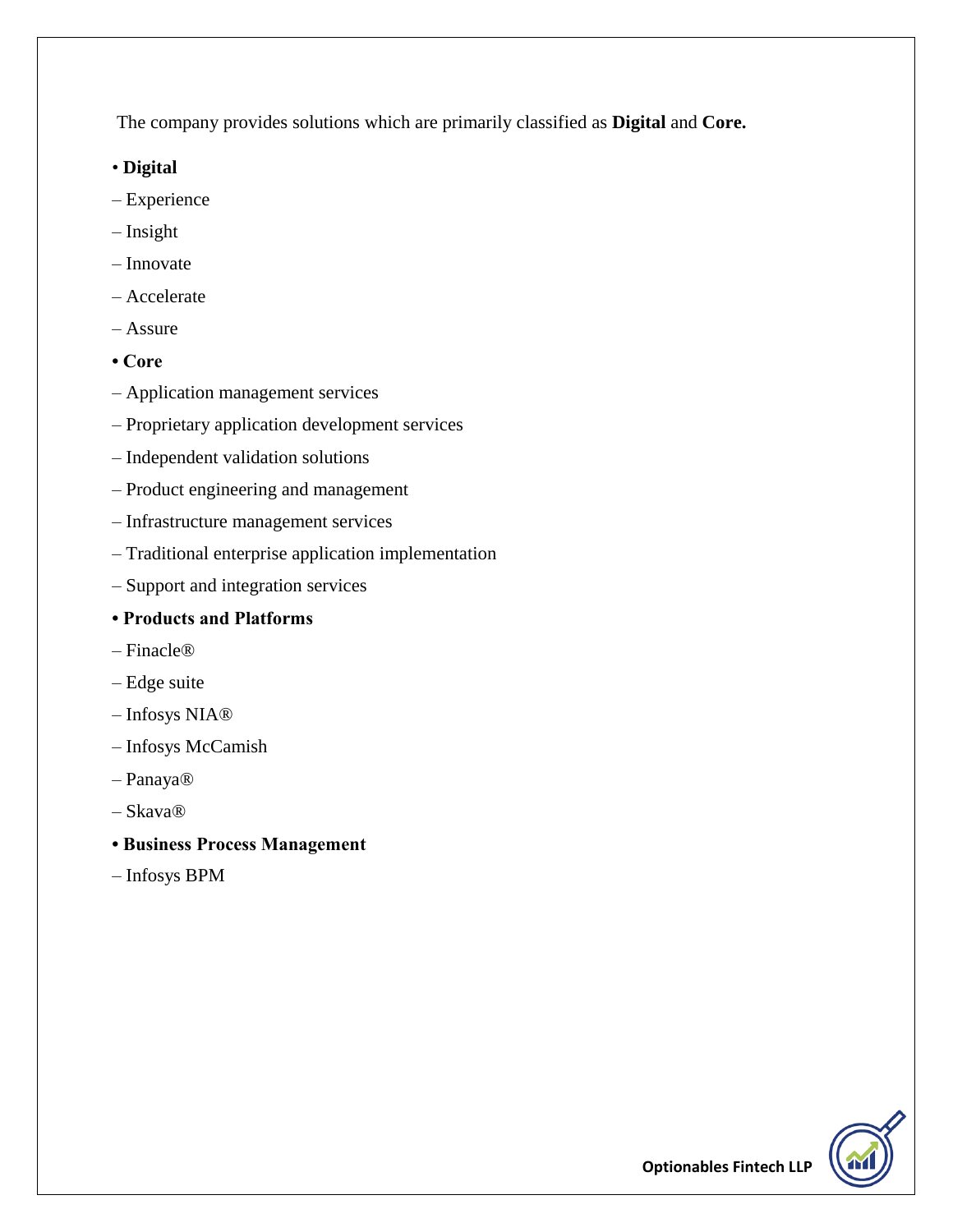#### **Pros:**

- the company's free cashflow stand at 76% of the net profit earned by it in 2019.
- The company has emerged as a market leader in domestic as well as global market for providing finance related IT solutions.
- The company is virtually debt free.
- The company has maintained a strong operating profit margin of 24.5% on a average for the last five years.
- Company has increased its dividend yield for the last two years and currently dividend yield stands at 3.5%
- The company earns majority of the revenue from foreign clients , thus it is well positioned to take advantage of depreciating rupee against dollar.

#### **Cons:**

- Companies profit has fallen on a consolidated basis thus, it can be observed that some of the subsidiaries are not efficiently growing on their bottom line.
- The nearer future could form darker clouds for the company and it can be observed that the quarter to come can observe a dent on the top line as well as the bottom line growth due to the effect of corona pandemic.
- The company's retain earning ratio has fallen from 53.41% to 10.99%. This doesn't sound good from a growth investor's point of view as the company is throwing away 89% of profit as dividend.
- Margins in 2019, have fallen on segment basis as compared to 2018

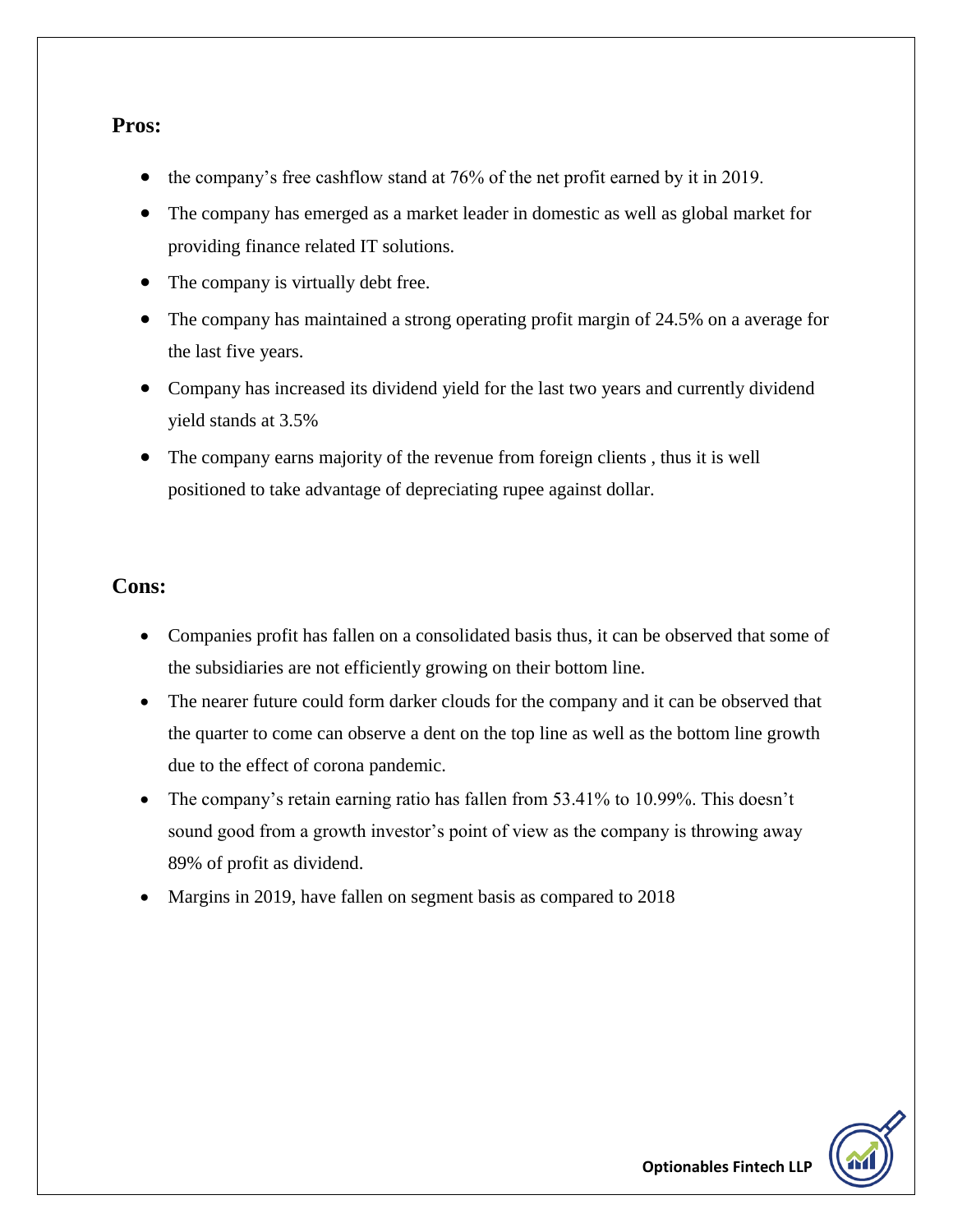## **ECONOMIC MOAT**

**Company History:** founded 07<sup>th</sup> July 1981

**Company Management**

**MD & CEO:** Salil Parekh

**Chairmen:** Nandan nilekani

### **COMPETITIVE MOAT OF INFOSYS:**

- Infosys limited as any IT company has the best working culture for its most valuable assets which are the **human capital employed** in the company and recently Infosys featured as the only Indian company in the list of best companies to work for.
- As observed Infosys majority revenue i.e. 32% of total revenue comes from financial and insurance sector and IT industry is of the nature that any previous client of Infosys will have to come to the company itself for its business solutions. Thus, the no of clients for Infosys will compound in number as time passes. And Indian financial sector has been at its initial growth for digitalization which can prove to be beneficial for Infosys and if well grabbed the opportunity, can widen the moat over other IT companies.
- The expenditure structure for the whole IT industry is well positioned in such a way that the only expenditure which can increasing at double digit is those on **employee benefit expenses.** Thus, Infosys has its low cost and high operating margins of more than one-third of sales as a moat against the whole IT industry in india
- Infosys promoters and corporate governance has always stand out from the whole industry and has put forth the company as a model of ethics and transparency. Former chairman Mr. N.R Narayan murthy used to say "When in doubt, please disclose". Thus, Infosys corporate governance also plays a moat for the company.

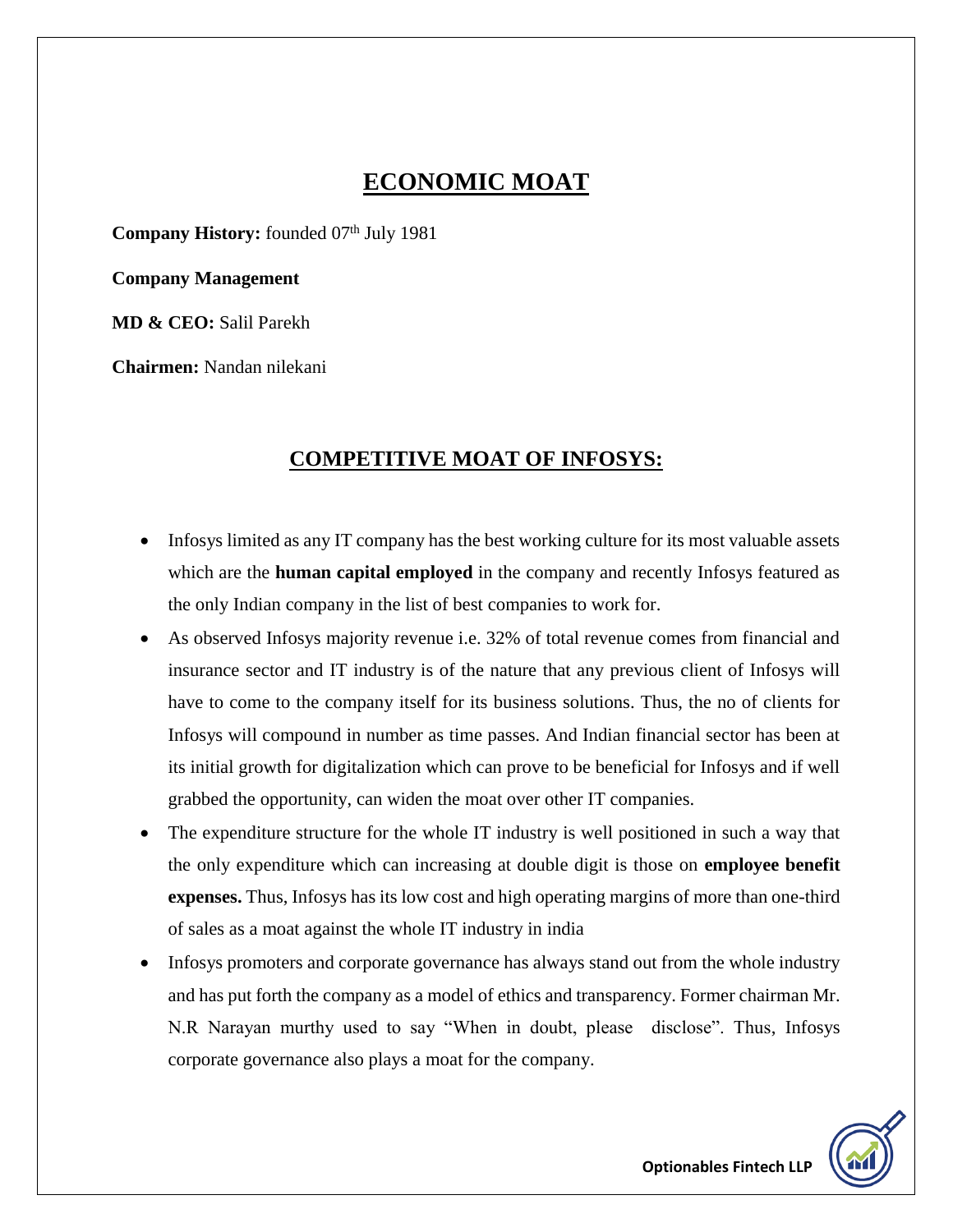## **TAKE ON INFOSYS**

- We believe Mr. market has given long term investor a good opportunity to grab by discounting Infosys share due to corona fear and brought the share around the early 600 levels. Currently Infosys trades at 17x its earning (TTM) and 14 times its free cashflows of FY2024 which offers a value in itself. Observing the current lockdown and work from home situation, the coming a couple of quarter will play a major role as we don't assume potential growth rate but if Infosys ends up with maintain its same number of client base then it will come with a sustainable growth of 4-6% for current year and then a double digit growth could be observed
- Due to the lockdown, various medium level business will urge to understand the potential growth, digitalization and IT solutions could give to their businesses. Hereby Infosys could benefit from India's phase of digitalization. We believe once the corona will come to an end , Infosys could see 4-5% revenue from the depreciating rupee as Infosys earns 97.5% of its revenues from offshore countries.
- Infosys free cashflows stand at 84% of its net profit and its good for a growth investor who are behind high free-cashflows but one thing that concerns is that in 2019 infosys retained only 11% of profits and distributed 89% of profits as dividend to shareholders disturbing the payout ratio of 53%
- We observed that Infosys has a average margin on sales of 22% from all segment of businesses it provides IT solutions but if we were to compare the margins of 2019 with that of 2018 the margins of majority segments have fallen to an extend of 12-15% which the reader can view later at the end of the this report. We believe the reason for the same was due to acquiring more clients and focusing on revenue growth at an aggregate level

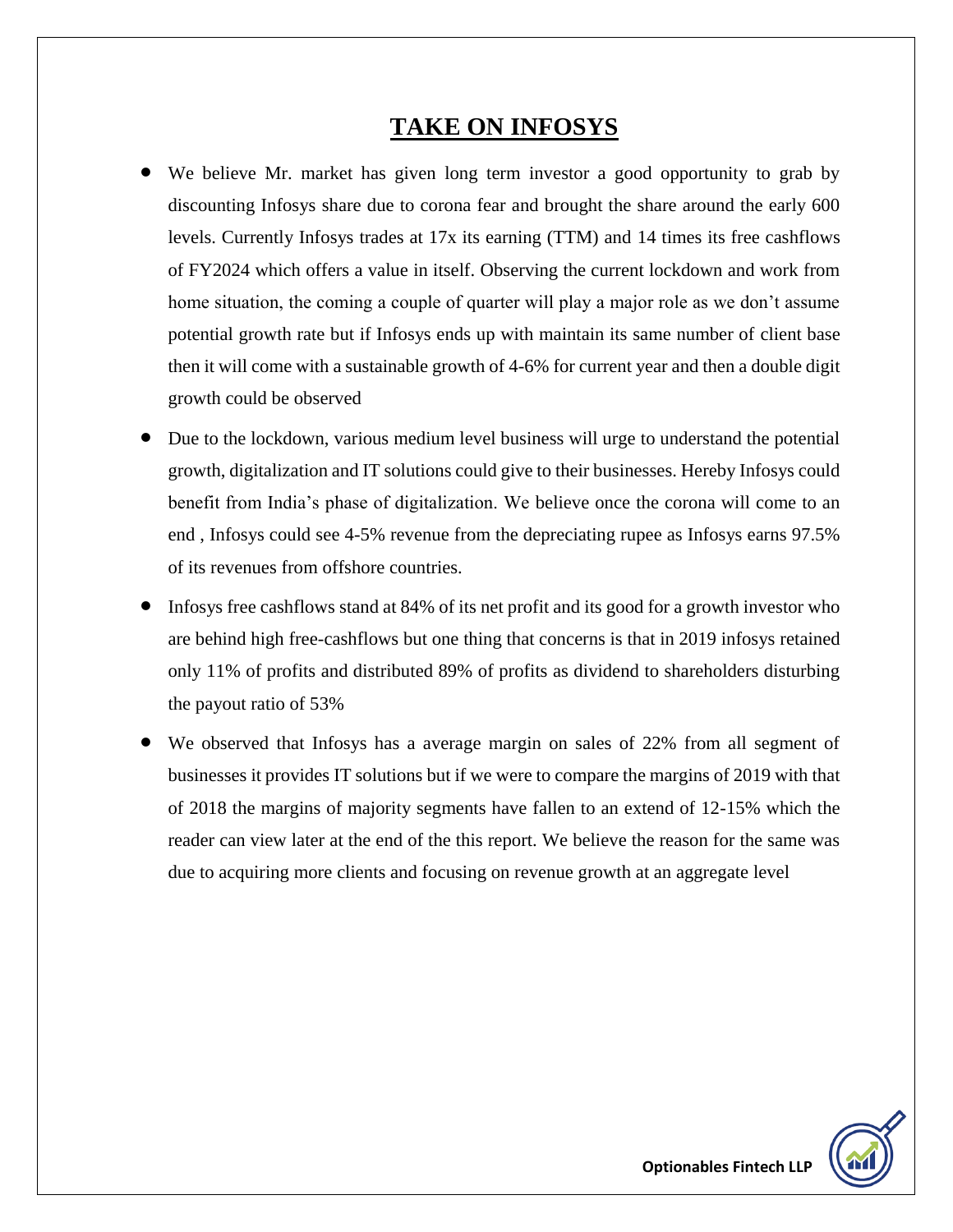## **FUTURE OUTLOOK OF INFOSYS**

| particulars $\vert$ 2020(E) |             | 2021(E)                 | 2022(E)  | 2023(E)                 | 2024(E)          |
|-----------------------------|-------------|-------------------------|----------|-------------------------|------------------|
| Revenue                     | 90,690cr    | 1,01,570cr   1,13,760cr |          | 1,25,140cr   1,37,650cr |                  |
| Net profit                  | $17,125$ cr | 18,980cr                | 21,265cr | 23,295cr                | 25,500cr         |
| Free<br>cashflows           | 14070cr     | 15470cr                 | 17024cr  |                         | 18700cr 20,600cr |

- Amid giving long term suggestion (usually ten years), we have the value forecasted for the next four years only as we consider IT industry where change is only constant and as warren buffett often prefer to say that 'change is an enemy of a wonderful business.'
- Currently Infosys is valued at 3.5 times its revenue , taking the same model in the year 2024 we value Infosys at 3.7 times its forecasted revenue which brings its market capital equals to  $\text{\textless}509,000$  crores thus valuing the share at  $\text{\textless}1165$  per share
- But valuing any company with its top line brings the feeling of the startup culture. So we also valued Infosys as per its net profits
- Thus, we value Infosys at a P/E of 21.2 in 2024 which brings its market capital as follows 21.2\*25500= ₹538,800 thus valuing the share at ₹1235 per share.
- **Taking a margin of safety of 14.5%, we value Infosys at ₹1050 per share**

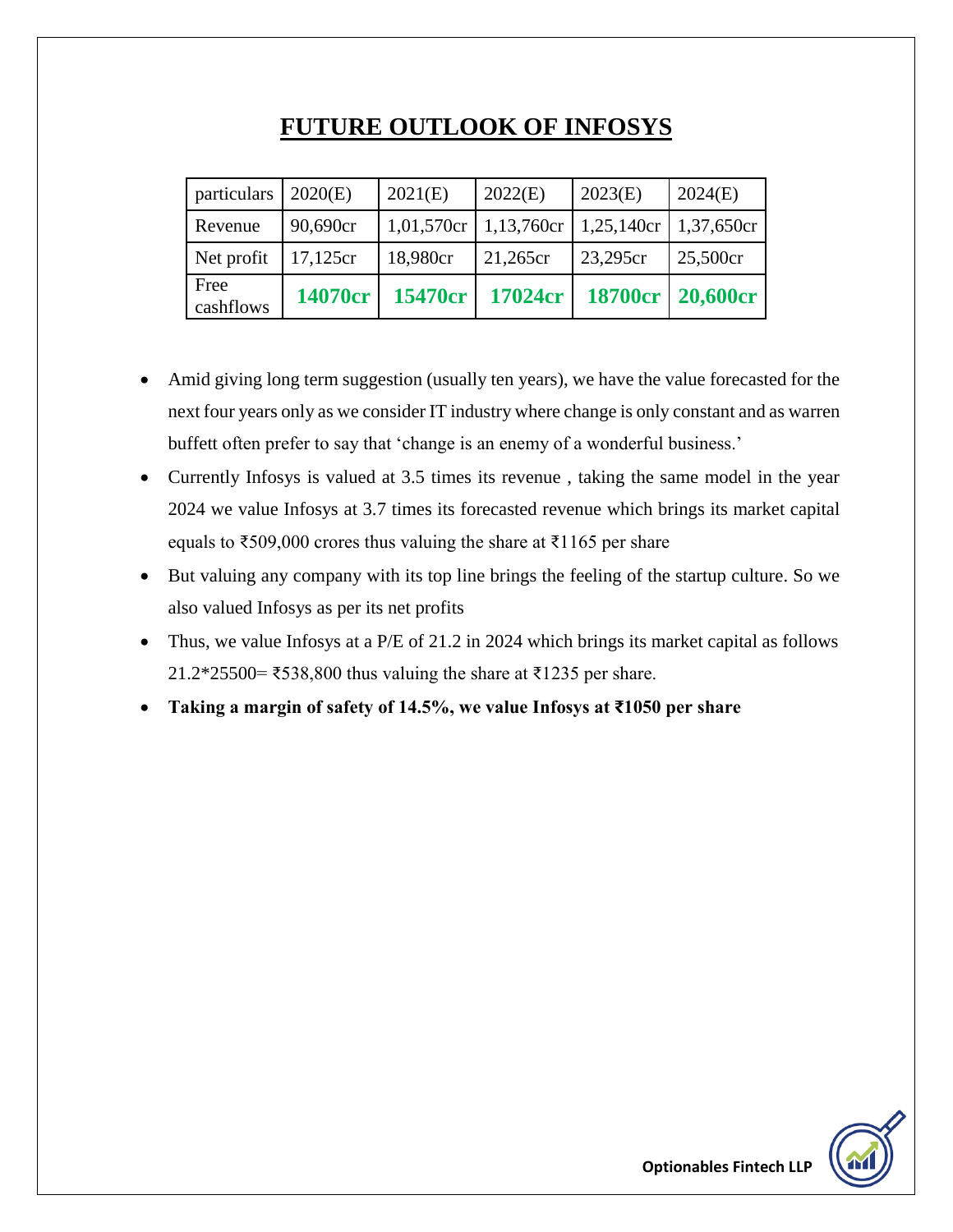## **Economy and Industry Analysis**

- The IT industry due to corona pandemic will experience either a minimal growth of 2-4% in the financial year to come. But we assume to write for a long term investor who has a time horizon of 5-10 years and in the long run ,we believe the IT industry will experience a V-shape growth wherefrom the Indian IT industry can grow at 15% compounded annually.
- A big group of the IT Giants in India earn majority of their revenues from the global market. Thus the global lockdown due to corona will lead some small IT companies to lose their offshore clients and some will see it as a opportunities as chaos is a ladder but the companies which overcome and meet up the demands by either work from home will benefit a lot and Mr. market has already discounted IT companies to 20-25%
- One of the advantageous facts about the IT industry is that it benefits itself from the depreciating rupee against US dollar where the whole Indian economy see the depreciation as a point of fear and panic for the local business. Rupee currently trades at 75 per dollar from the levels of 65 per dollar. Thus, depreciation of rupee accounts good for IT companies as leader such as Infosys and TCS earns more than 95% from global markets and in dollars. Thus this acts as a good hedging option for the expenses incurred by companies in Indian rupees.
- Talking about the Indian economy, we believe the GDP growth can be muted or even negative for the fiscal year 2020, the fiscal deficit targets for the current quarter has been exceeded. Some industries in the Indian economy will experience a doble digit negative growth especially the cyclical ones such as auto, construction. People in this fiscal year will be cautious even about every penny they spend keeping in mind about the cashflow in the future to come to them and many will be on the urge of losing jobs.

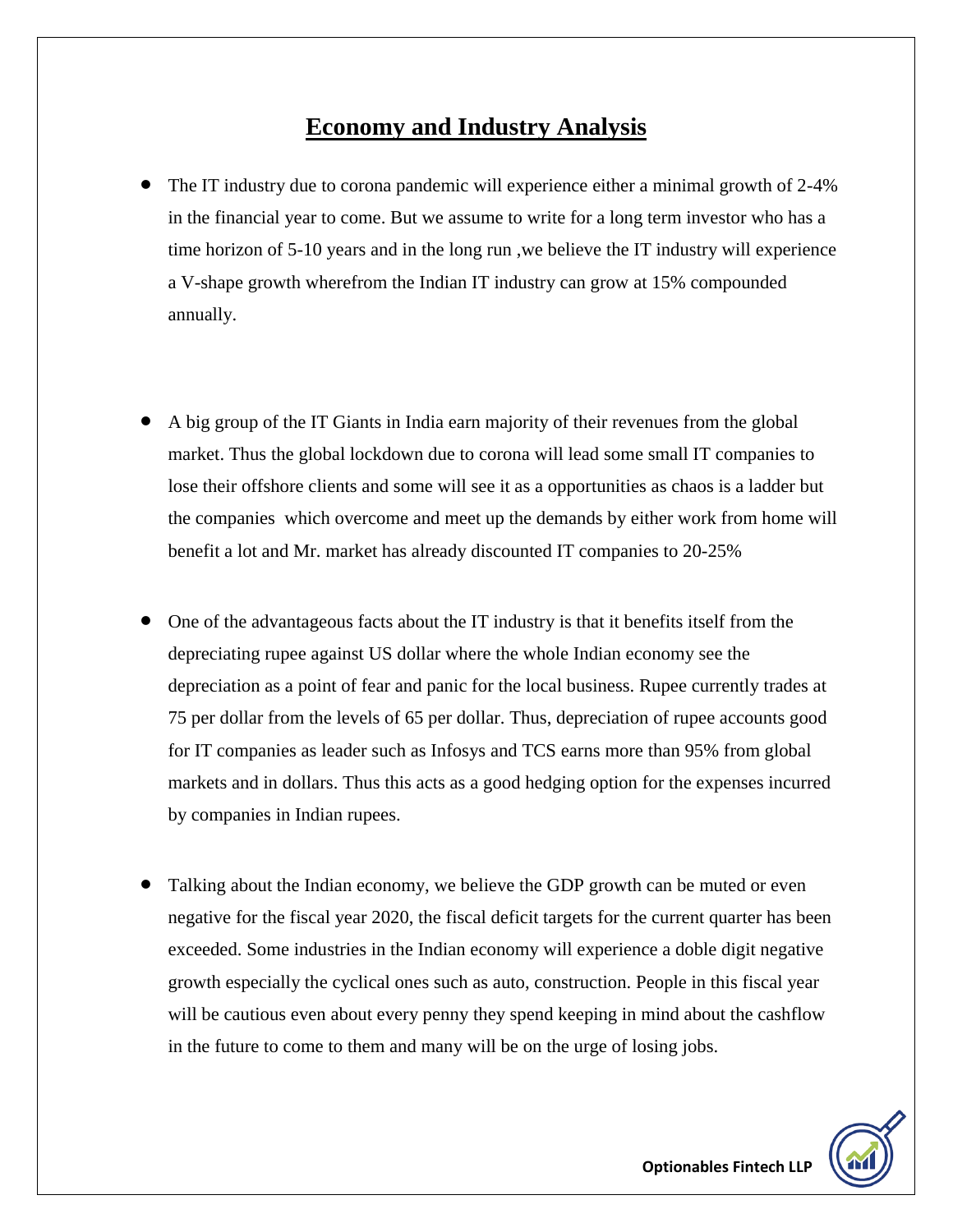Assuming that the corona pandemic ends by the third quarter of FY2020, the economy can register a nominal growth of 3-4% and according to us , the sectors which will be in lime light once the pandemic is over are Lending , FMCG as always , and IT industry . we believe after the pandemic is over IT industry could register a double-digit growth in both its top line (revenues) as well as its bottom lines (profits)

.

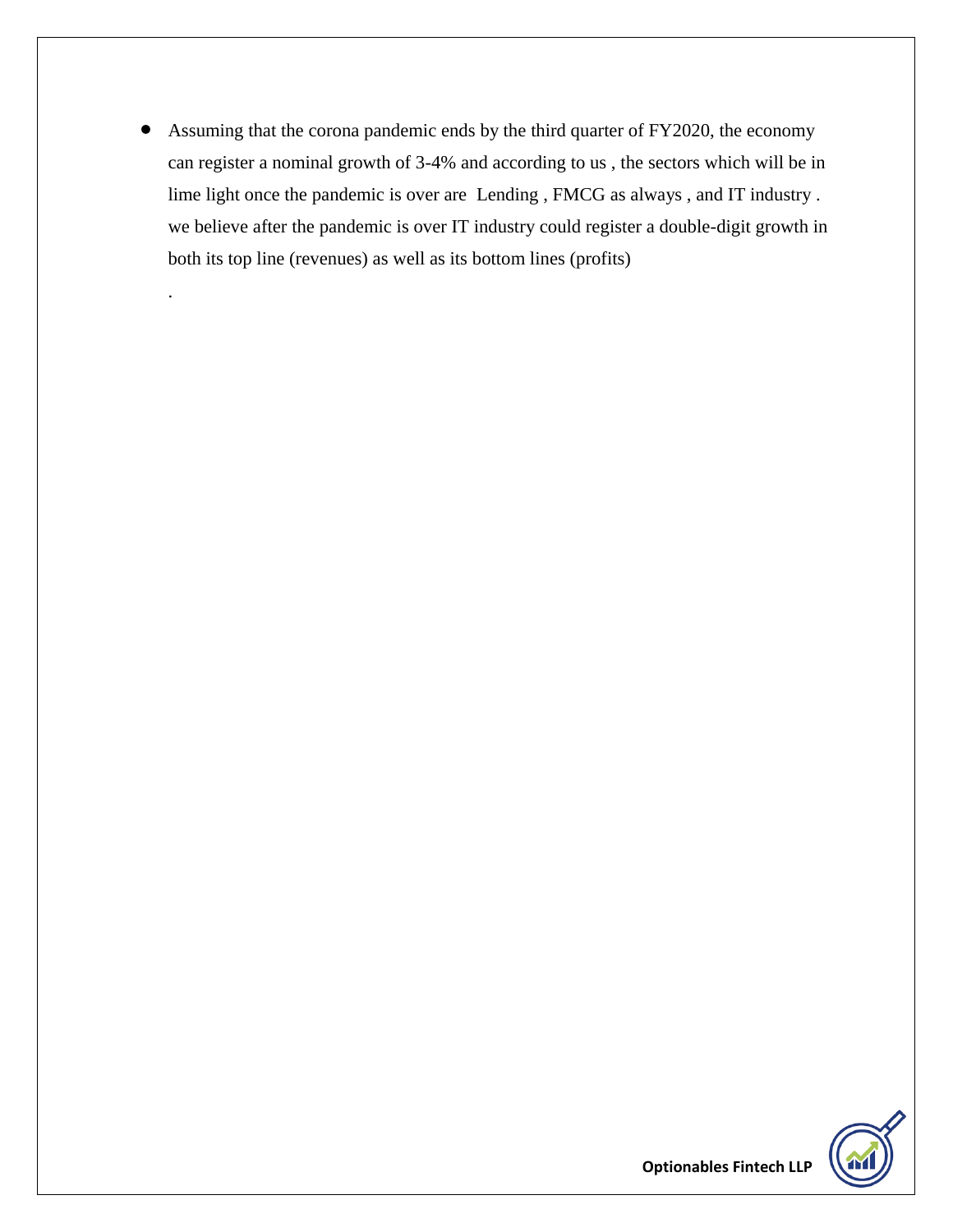# **FINANCIAL HIGHLIGHT**

## **Profit And Loss Account With Forecast**

| <b>INFOSYS LIMITED</b>      |          |          |          |            |            |            |            |
|-----------------------------|----------|----------|----------|------------|------------|------------|------------|
| Rs. crores's                | 2018A    | 2019A    | 2020E    | 2021E      | 2022E      | 2023E      | 2024E      |
|                             |          |          |          |            |            |            |            |
| <b>Income Statement Rs.</b> |          |          |          |            |            |            |            |
| crores's                    |          |          |          |            |            |            |            |
| <b>Revenue</b>              | 73,833.0 | 85,557.0 | 90,690.4 | 1,01,573.3 | 1,13,762.1 | 1,25,138.3 | 1,37,652.1 |
| <b>COGS</b>                 | 48,587.0 | 58,129.0 | 58,948.8 | 66,022.6   | 73,945.3   | 81,339.9   | 89,473.9   |
| <b>Gross Profit</b>         | 25,246.0 | 27,428.0 | 31,741.6 | 35,550.6   | 39,816.7   | 43,798.4   | 48,178.2   |
| other expenses              | 3,113.0  | 4,376.0  | 4,901.1  | 5,489.3    | 6,148.0    | 6,885.7    | 7,712.0    |
| <b>EBITDA</b>               | 22,133.0 | 23,052.0 | 26,840.5 | 30,061.4   | 33,668.8   | 36,912.7   | 40,466.2   |
| <b>Depreciation</b>         | 1,863.0  | 2,011.0  | 4,534.5  | 5,078.7    | 5,688.1    | 6,256.9    | 6,882.6    |
| Interest                    | 0.0      | 0.0      | 0.0      | 0.0        | 0.0        | 0.0        | 0.0        |
| <b>EBT</b>                  | 20,270.0 | 21,041.0 | 22,306.0 | 24,982.7   | 27,980.7   | 30,655.8   | 33,583.6   |
| Taxes                       | 4,241.0  | 5,631.0  | 5,130.4  | 5,995.9    | 6,715.4    | 7,357.4    | 8,060.1    |
| <b>Net Income</b>           | 16,029.0 | 15,410.0 | 17,175.6 | 18,986.9   | 21,265.3   | 23,298.4   | 25,523.6   |
| <b>Assumptions</b>          |          |          |          |            |            |            |            |
| Revenue growth              |          | 15.9%    | 6.0%     | 12.0%      | 12.0%      | 10.0%      | 10.0%      |
| COGS % of revenue           | 65.8%    | 67.9%    | 65.0%    | 65.0%      | 65.0%      | 65.0%      | 65.0%      |
| other expenses              | 3,113.0  | 4,376.0  | 12.0%    | 12.0%      | 12.0%      | 12.0%      | 12.0%      |
| Depreciation % of revenue   | 2.5%     | 2.4%     | 5.0%     | 5.0%       | 5.0%       | 5.0%       | 5.0%       |
| Interest                    | 0.0      | 0.0      | 0.0      | 0.0        | 0.0        | 0.0        | 0.0        |
| Tax rate                    | 20.9%    | 26.8%    | 23.0%    | 24.0%      | 24.0%      | 24.0%      | 24.0%      |

**For the year 2020, the corona pandemic's affect on the company's**

**business has been taken and growth rate of 6% is considered**

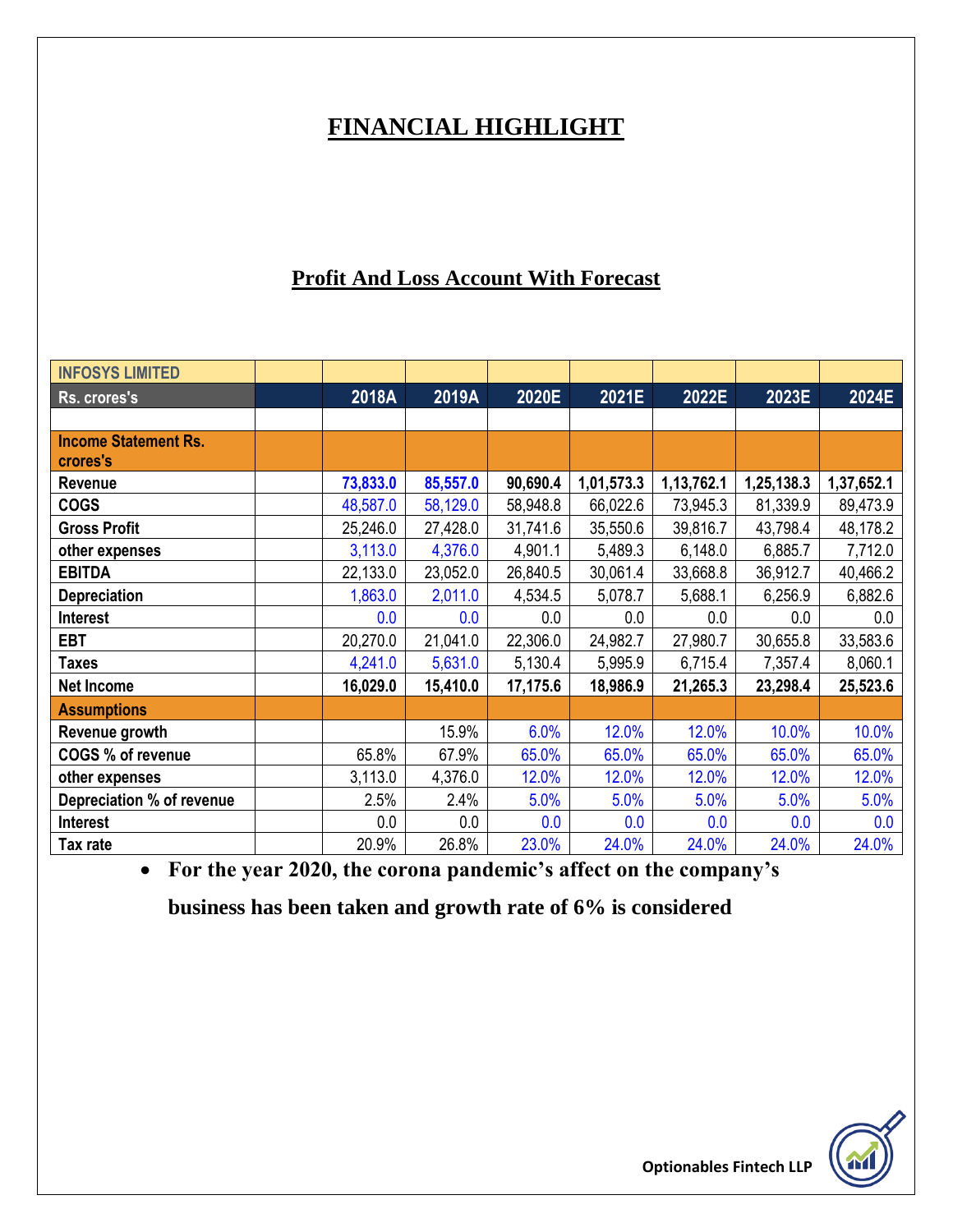# **Common size statement**

| Analysis                               | 2018A  | 2019A  | 2020E  | 2021E  | 2022E  | 2023E   | 2024E  |
|----------------------------------------|--------|--------|--------|--------|--------|---------|--------|
| <b>Common size income</b><br>statement |        |        |        |        |        |         |        |
| Revenue                                | 100.0% | 100.0% | 100.0% | 100.0% | 100.0% | 100.0%  | 100.0% |
| employee benefit expenses              | 65.8%  | 67.9%  | 65.0%  | 65.0%  | 65.0%  | 65.0%   | 65.0%  |
| <b>Gross Profit</b>                    | 34.2%  | 32.1%  | 35.0%  | 35.0%  | 35.0%  | 35.0%   | 35.0%  |
| other expenses                         | 4.2%   | 5.1%   | 5.4%   | 5.4%   | 5.4%   | 5.5%    | 5.6%   |
| <b>EBITDA</b>                          | 30.0%  | 26.9%  | 29.6%  | 29.6%  | 29.6%  | 29.5%   | 29.4%  |
| <b>Depreciation</b>                    | 2.5%   | 2.4%   | 5.0%   | 5.0%   | 5.0%   | 5.0%    | 5.0%   |
| <b>Interest</b>                        | 0.0%   | 0.0%   | 0.0%   | 0.0%   | 0.0%   | $0.0\%$ | 0.0%   |
| <b>EBT</b>                             | 27.5%  | 24.6%  | 24.6%  | 24.6%  | 24.6%  | 24.5%   | 24.4%  |
| Taxes                                  | 5.7%   | 6.6%   | 5.7%   | 5.9%   | 5.9%   | 5.9%    | 5.9%   |
| <b>Net Income</b>                      | 21.7%  | 18.0%  | 18.9%  | 18.7%  | 18.7%  | 18.6%   | 18.5%  |

#### **Graph for relation between revenue and net profit along with free cashflows**



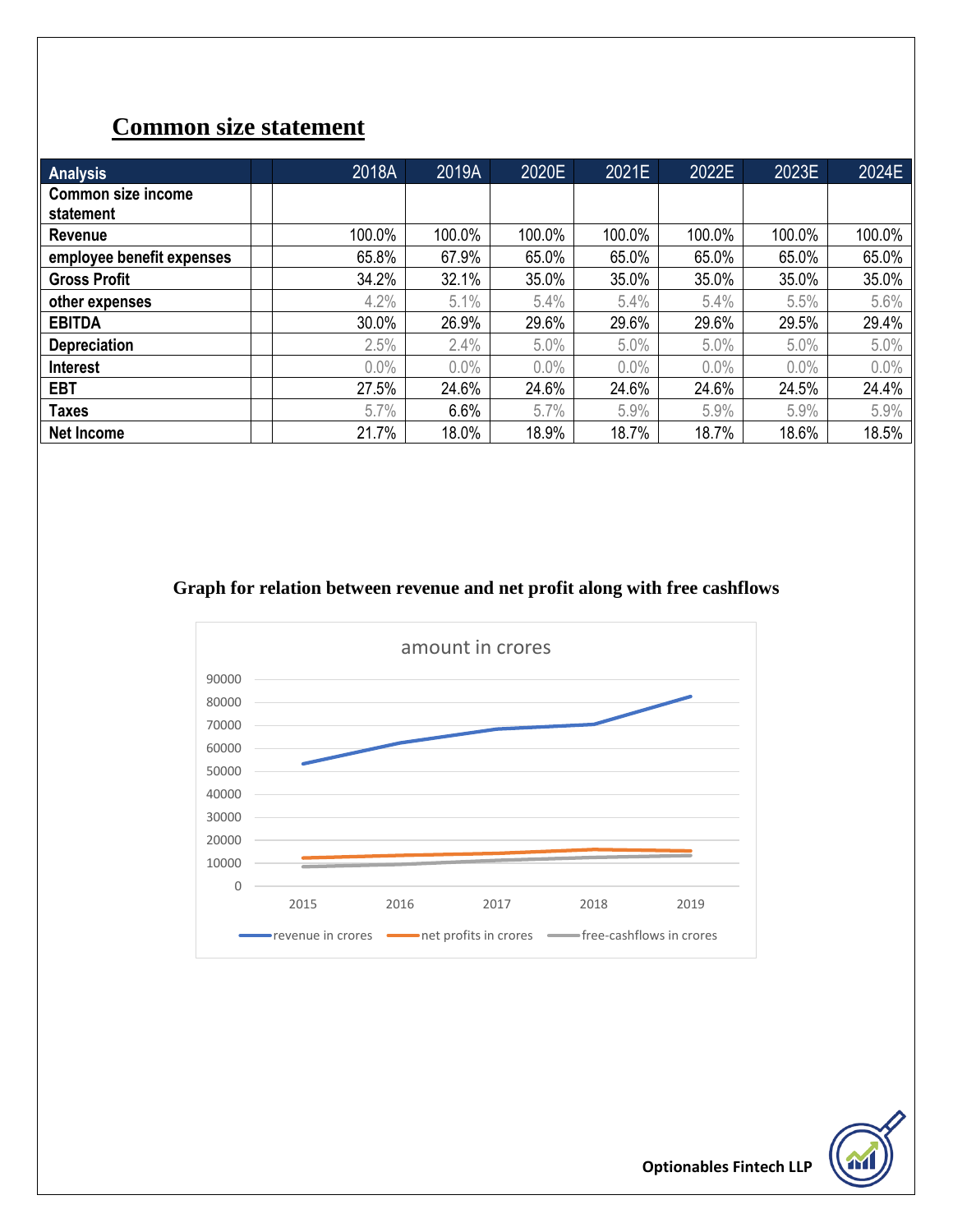

## **Infosys Share Return over Time**

## **EARNINGS PER SHARE**



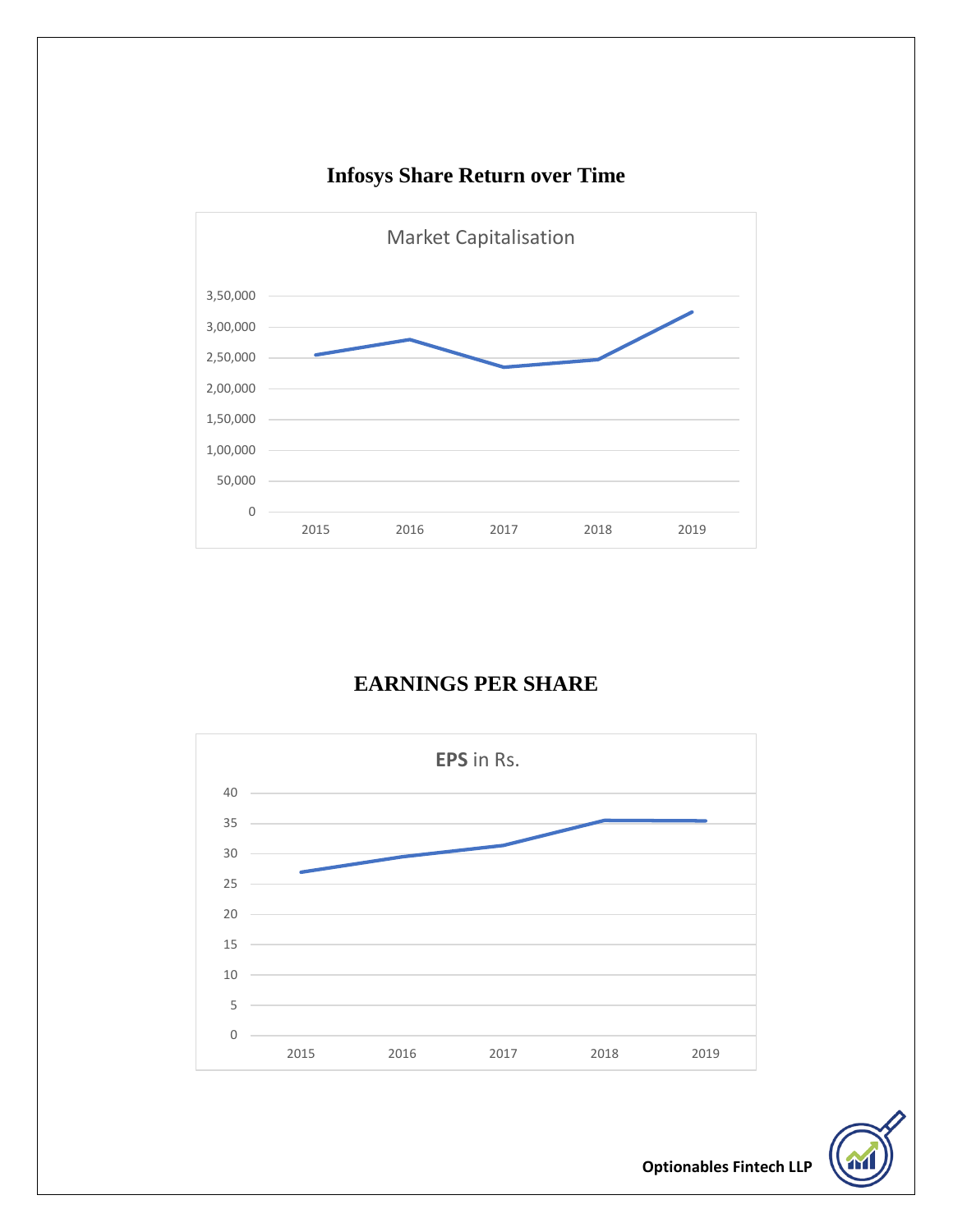## **Revenue by Region**



#### **Revenue by Divisions**



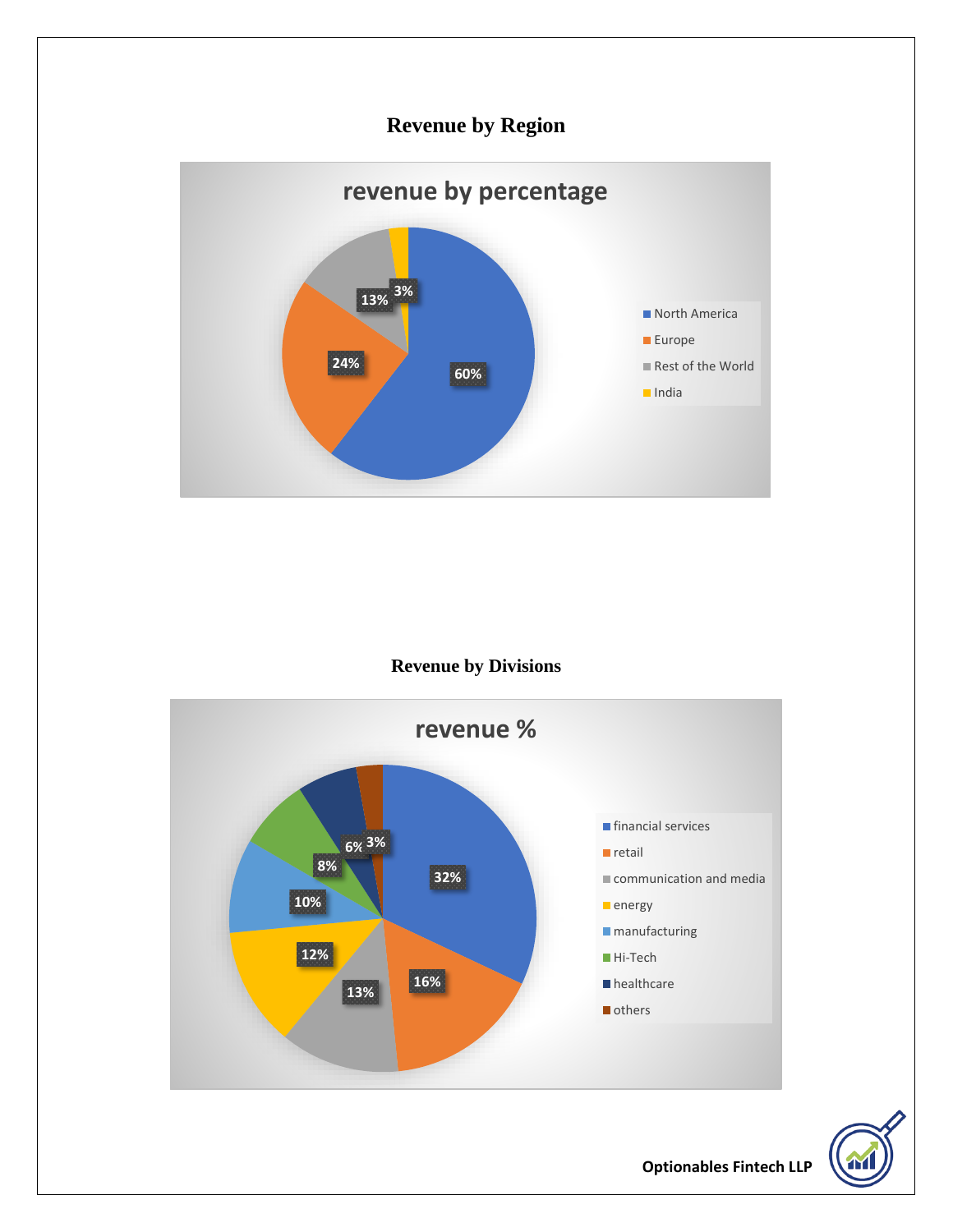## **Revenue per employee in US\$**



#### **Dividend Policy:**

- The company's dividend payout in 2019 has increased to 89% from 47% in 2018 yet the profit of the company has fallen in the year 2019.
- Thus, the company is concerned with consistency paying dividend and it has mostly paid dividend in each quarter for the year 2019

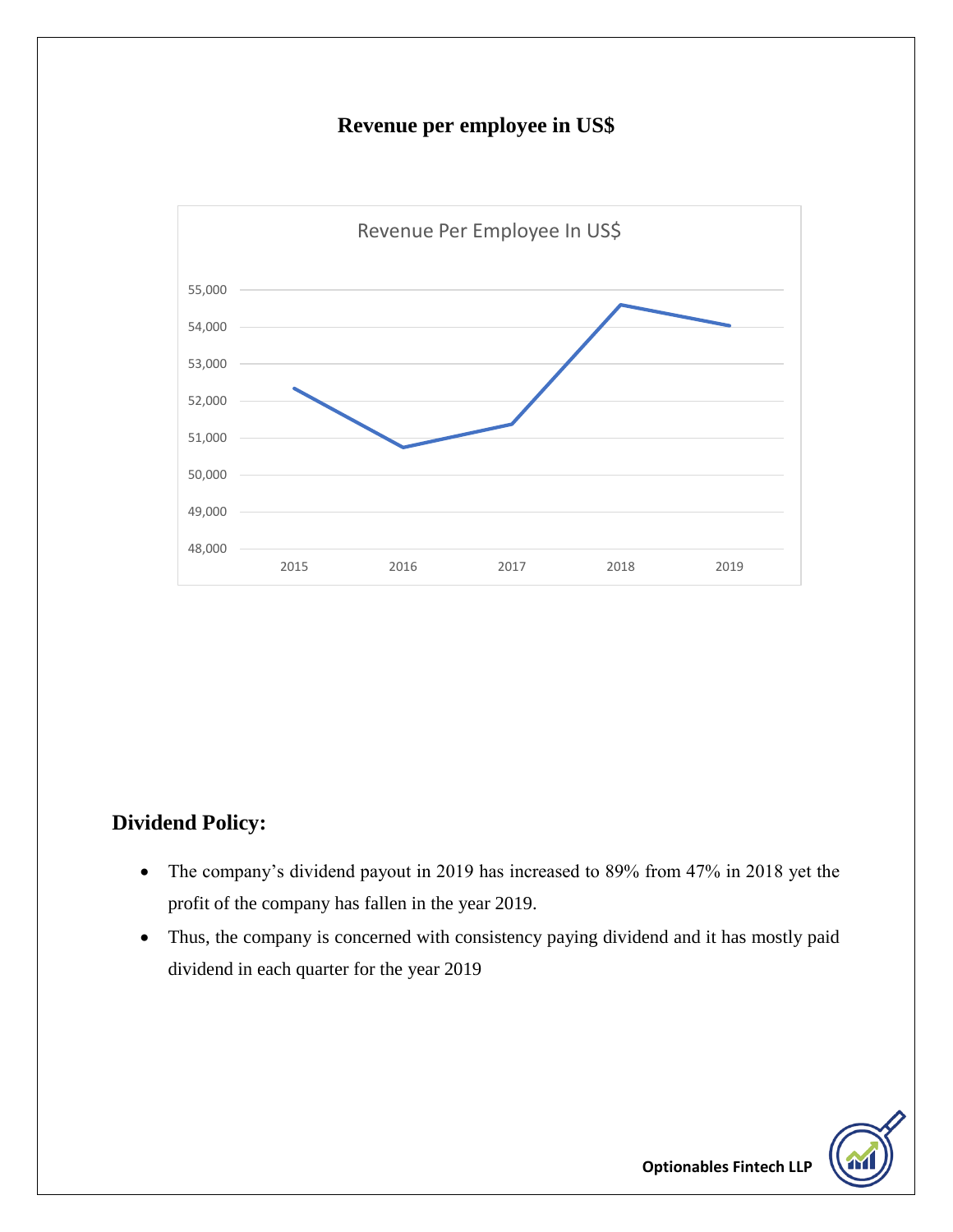# **COMPETITOR ANALYSIS**

### **TATA CONSULTANCY SERVICES**

| tata consultancy  |                                  |               |         |                                  |               |         |            |
|-------------------|----------------------------------|---------------|---------|----------------------------------|---------------|---------|------------|
| services          | <b>FOR THE YEAR 2019</b>         |               |         | <b>FOR THE YEAR 2018</b>         |               |         |            |
|                   | <b>profits</b><br><b>Revenue</b> |               |         | <b>profits</b><br><b>Revenue</b> |               |         | margins    |
| divisions         | (c <b>r</b> )                    | (c <b>r</b> ) | margins | (c <b>r</b> )                    | (c <b>r</b> ) | margins | <b>YOY</b> |
| finance and       |                                  |               |         |                                  |               |         |            |
| insurance         | 57938                            | 16106.76      | 27.80%  | 48418                            | 13045         | 26.94%  | 3.18%      |
| manufacturing     | 15682                            | 4312.55       | 27.50%  | 13361                            | 3698          | 27.68%  | $-0.64%$   |
| retail            | 25164                            | 6869.77       | 27.30%  | 21055                            | 5580          | 26.50%  | 3.01%      |
| communication and |                                  |               |         |                                  |               |         |            |
| media             | 23925                            | 6651.15       | 27.80%  | 21131                            | 5797          | 27.43%  | 1.34%      |
| others            | 23754                            | 5558.44       | 23.40%  | 19139                            | 4339          | 22.67%  | 3.22%      |
| <b>TOTAL</b>      | 146463                           | 39498.672     | 26.97%  | 123104                           | 32460         | 26.37%  | 2.28%      |

#### **INFOSYS LIMITED**

| <b>INFOSYS LIMITED</b> | <b>FOR THE YEAR 2019</b> |              |         | <b>FOR THE YEAR 2018</b> |              |         |                |
|------------------------|--------------------------|--------------|---------|--------------------------|--------------|---------|----------------|
| divisions              | <b>Revenue (cr)</b>      | profits (cr) | margins | revenue (cr)             | profits (cr) | margins | margins<br>YOY |
| finance and insurance  | 26477                    | 6878         | 25.0%   | 23172                    | 6370         | 27.49%  | $-9.14%$       |
| manufacturing          | 8152                     | 1853         | 21.7%   | 6671                     | 1274         | 19.10%  | 13.79%         |
| retail                 | 13556                    | 4034         | 28.8%   | 11345                    | 3303         | 29.11%  | $-1.22%$       |
| communication and      |                          |              |         |                          |              |         |                |
| media                  | 10426                    | 2517         | 23.1%   | 8883                     | 2619         | 29.48%  | $-21.51%$      |
| energy and utility     | 10390                    | 2542         | 23.5%   | 8297                     | 2411         | 29.06%  | $-19.25%$      |
| Hi-Tech                | 6177                     | 1548         | 24.1%   | 5131                     | 1446         | 28.18%  | $-14.62%$      |
| life science           | 5203                     | 1419         | 26.3%   | 4698                     | 1391         | 29.61%  | $-11.27%$      |
| others                 | 2294                     | 116          | 4.1%    | 2325                     | 199          | 8.56%   | $-52.60%$      |
| <b>TOTAL</b>           | 82675                    | 20907        | 25.3%   | 70522                    | 19013        | 26.96%  | $-6.20%$       |

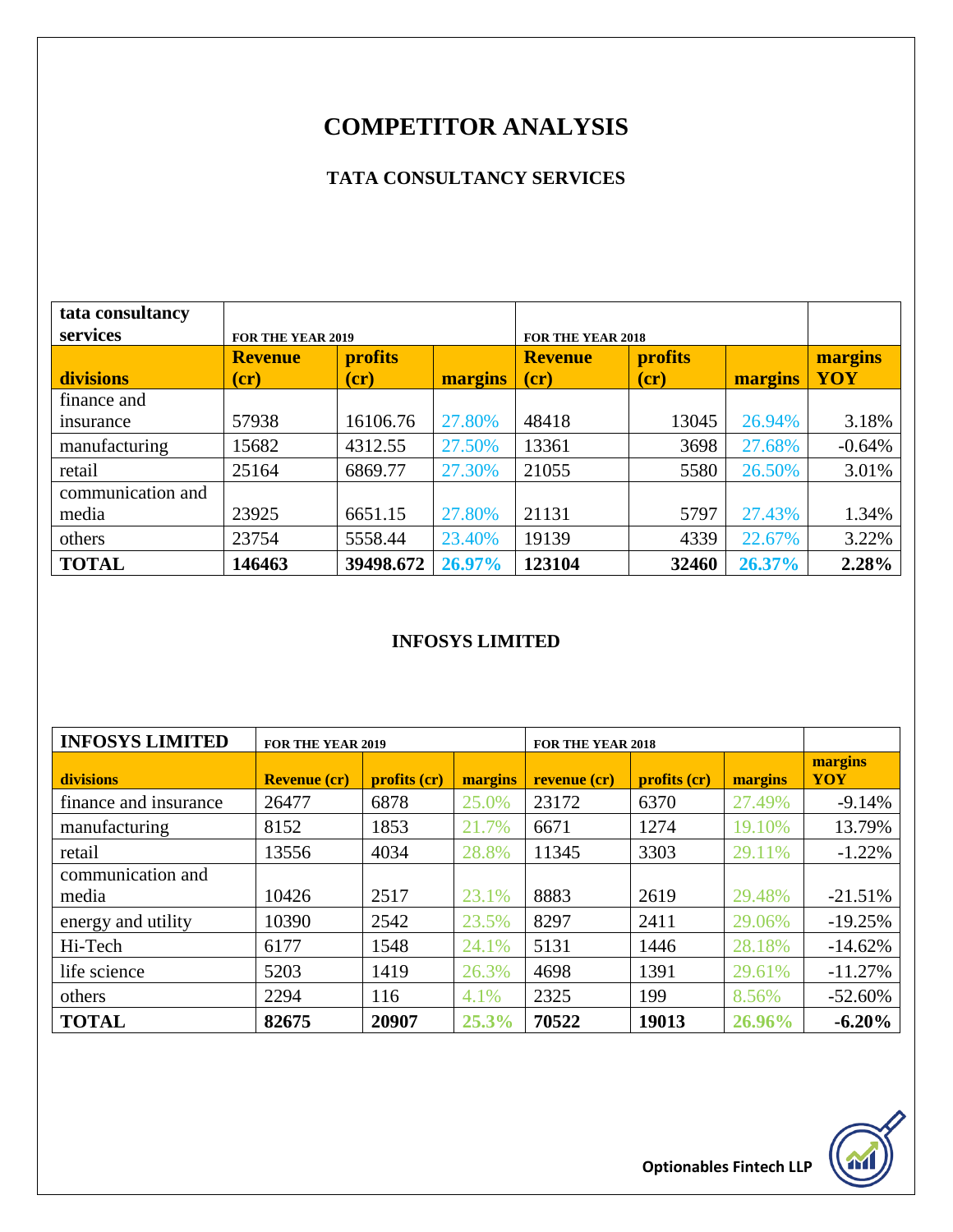## **CONCLUSION:**

TCS which is the market leader in IT sector has greater revenue and efficient margins but Infosys also have maintained a revenue growth of 15.9% and its margins for 2019 stand at 25.3% before tax expenses and it has been observed that Infosys had been behind revenue growth precisely as it can also been seen that despite margins are at 25.3% but they have been falling as compared to the margins for the year 2018

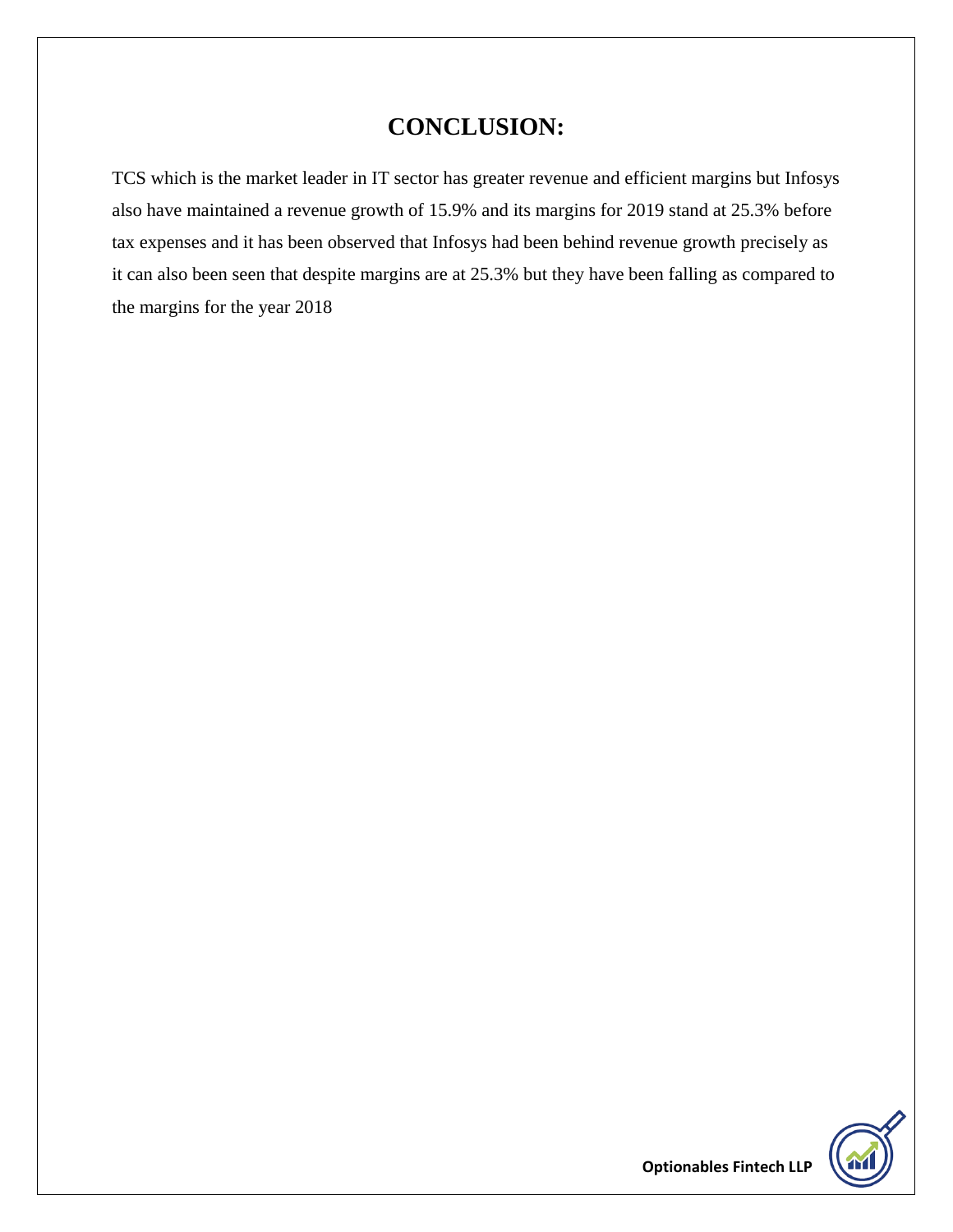## **VALUATIONS**

### **Current Situation:**

- Share Price: **₹**639.40
- Market Cap: **₹272314.34**Crore
- Total Shares Outstanding: 435.6 Crore
- Dividend Yield: 3.7%
- Eps**: ₹**38.38
- Book Value: **₹**147.13
- PE Ratio (TTM):17.82
- 1 Year Returns: **-15.89%**

### **Per Share Valuations:**

- Dividend Per Share: ₹21.50
- Free-Cashflow Per Share: ₹30.75
- Operating Cashflow Per Share: ₹34.07
- Price/Free-Cashflow Ratio: 20.7 times
- Operating Revenue Per Share: ₹ 189.80
- Operating Profit Per Share: ₹48.30
- Current Investment Per Share: ₹13.95
- Non-Current Investment Per Share: ₹27.69

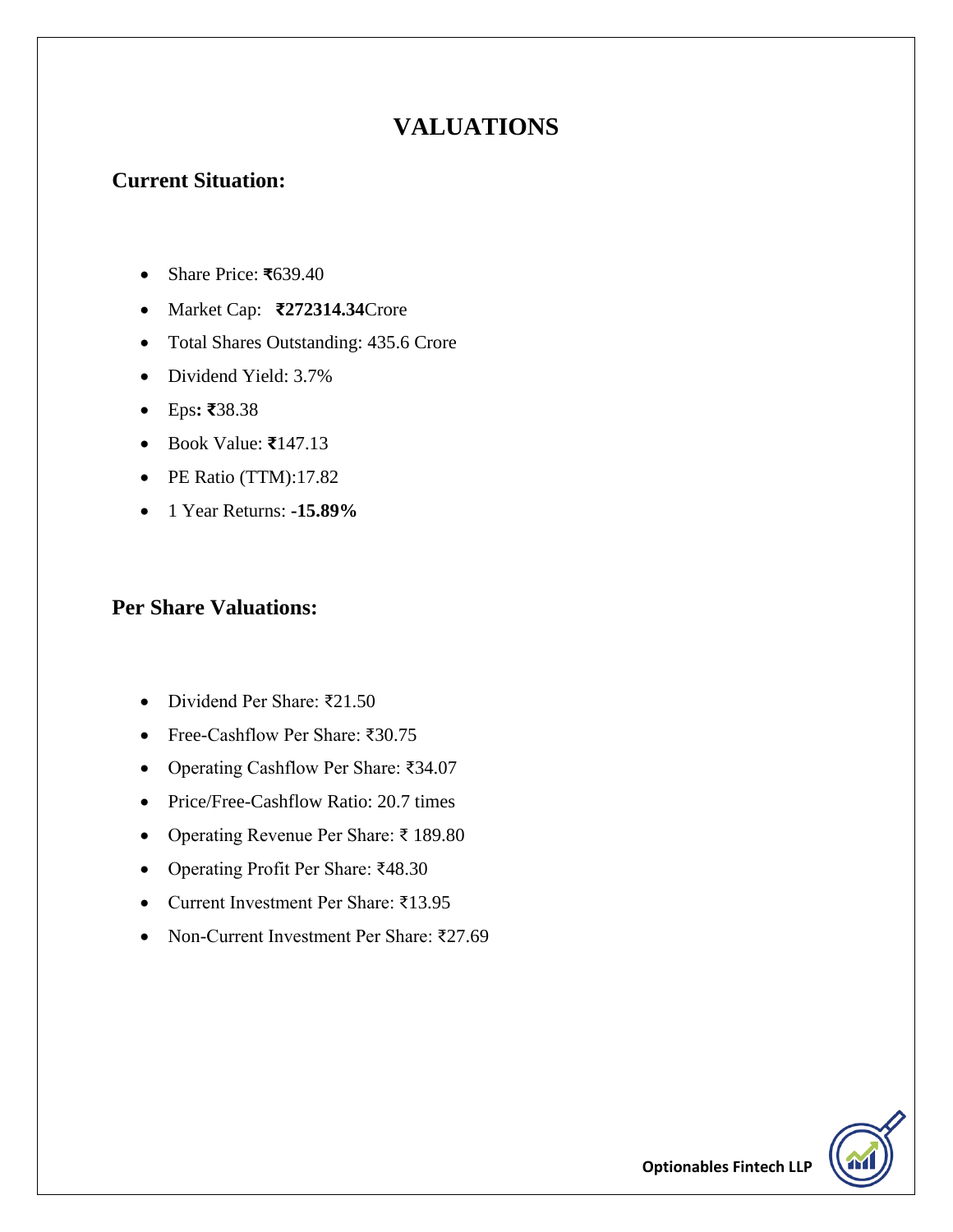### **Other Valuation Parameters:**

- PBIDT Margin:29.44%
- PBIT Margin: 27.25%
- PBT Margin: 27.25%
- Net Profit Margin: 18.75%
- Return On Equity: 23.71%
- Return On Assets: 18.17%
- Return On Capital Employed: 31.38%
- Retain Earnings Ratio: 10.99%

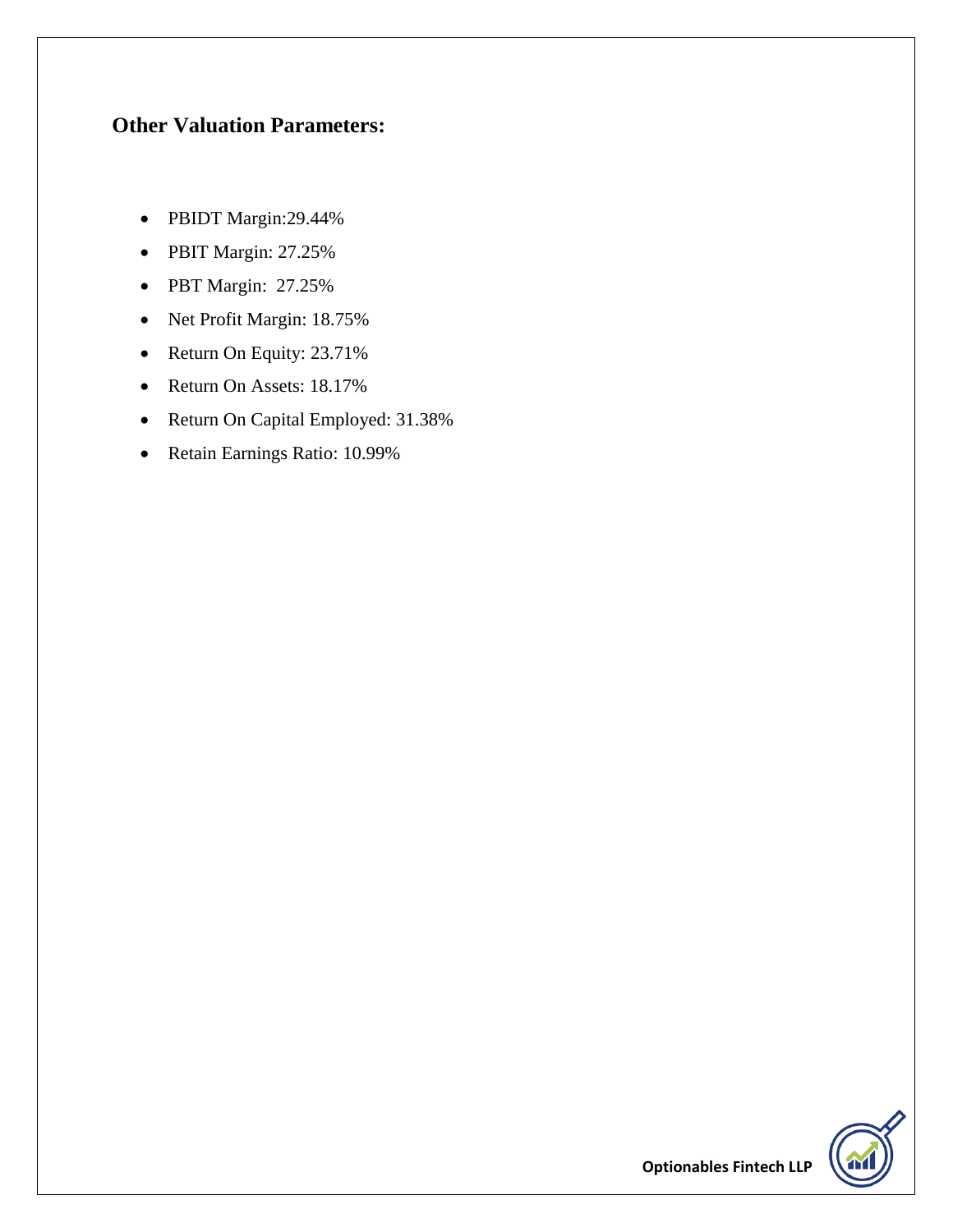### **Valuation Matrix:**

| <b>INFOSYS LIMITED</b>      |          |          |          |            |            |            |            |
|-----------------------------|----------|----------|----------|------------|------------|------------|------------|
| Rs. crores's                | 2018A    | 2019A    | 2020E    | 2021E      | 2022E      | 2023E      | 2024E      |
|                             |          |          |          |            |            |            |            |
| <b>Income Statement Rs.</b> |          |          |          |            |            |            |            |
| crores's                    |          |          |          |            |            |            |            |
| Revenue                     | 73,833.0 | 85,557.0 | 90,690.4 | 1,01,573.3 | 1,13,762.1 | 1,25,138.3 | 1,37,652.1 |
| <b>COGS</b>                 | 48,587.0 | 58,129.0 | 58,948.8 | 66,022.6   | 73,945.3   | 81,339.9   | 89,473.9   |
| <b>Gross Profit</b>         | 25,246.0 | 27,428.0 | 31,741.6 | 35,550.6   | 39,816.7   | 43,798.4   | 48,178.2   |
| other expenses              | 3,113.0  | 4,376.0  | 4,901.1  | 5,489.3    | 6,148.0    | 6,885.7    | 7,712.0    |
| <b>EBITDA</b>               | 22,133.0 | 23,052.0 | 26,840.5 | 30,061.4   | 33,668.8   | 36,912.7   | 40,466.2   |
| <b>Depreciation</b>         | 1,863.0  | 2,011.0  | 4,534.5  | 5,078.7    | 5,688.1    | 6,256.9    | 6,882.6    |
| <b>Interest</b>             | 0.0      | 0.0      | 0.0      | 0.0        | 0.0        | 0.0        | 0.0        |
| <b>EBT</b>                  | 20,270.0 | 21,041.0 | 22,306.0 | 24,982.7   | 27,980.7   | 30,655.8   | 33,583.6   |
| <b>Taxes</b>                | 4,241.0  | 5,631.0  | 5,130.4  | 5,995.9    | 6,715.4    | 7,357.4    | 8,060.1    |
| <b>Net Income</b>           | 16,029.0 | 15,410.0 | 17,175.6 | 18,986.9   | 21,265.3   | 23,298.4   | 25,523.6   |
| <b>Assumptions</b>          |          |          |          |            |            |            |            |
| Revenue growth              |          | 15.9%    | 6.0%     | 12.0%      | 12.0%      | 10.0%      | 10.0%      |
| COGS % of revenue           | 65.8%    | 67.9%    | 65.0%    | 65.0%      | 65.0%      | 65.0%      | 65.0%      |
| other expenses              | 3,113.0  | 4,376.0  | 12.0%    | 12.0%      | 12.0%      | 12.0%      | 12.0%      |
| Depreciation % of revenue   | 2.5%     | 2.4%     | 5.0%     | 5.0%       | 5.0%       | 5.0%       | 5.0%       |
| <b>Interest</b>             | 0.0      | 0.0      | 0.0      | 0.0        | 0.0        | 0.0        | 0.0        |
| Tax rate                    | 20.9%    | 26.8%    | 23.0%    | 24.0%      | 24.0%      | 24.0%      | 24.0%      |
| free cashflows              |          | 13400    | 14070    | 15477      | 17024.7    | 18727      | 20600      |

#### **HOW are we valuing Infosys at current valuation ?**

- Infosys currently valued at **1.9 times** its forward **revenue of the FY 2024**
- Infosys currently trades at a forward **P/E** ratio of **10.8X (FY2024)**
- Infosys currently trades at 13.5 times its free cashflows of FY2024

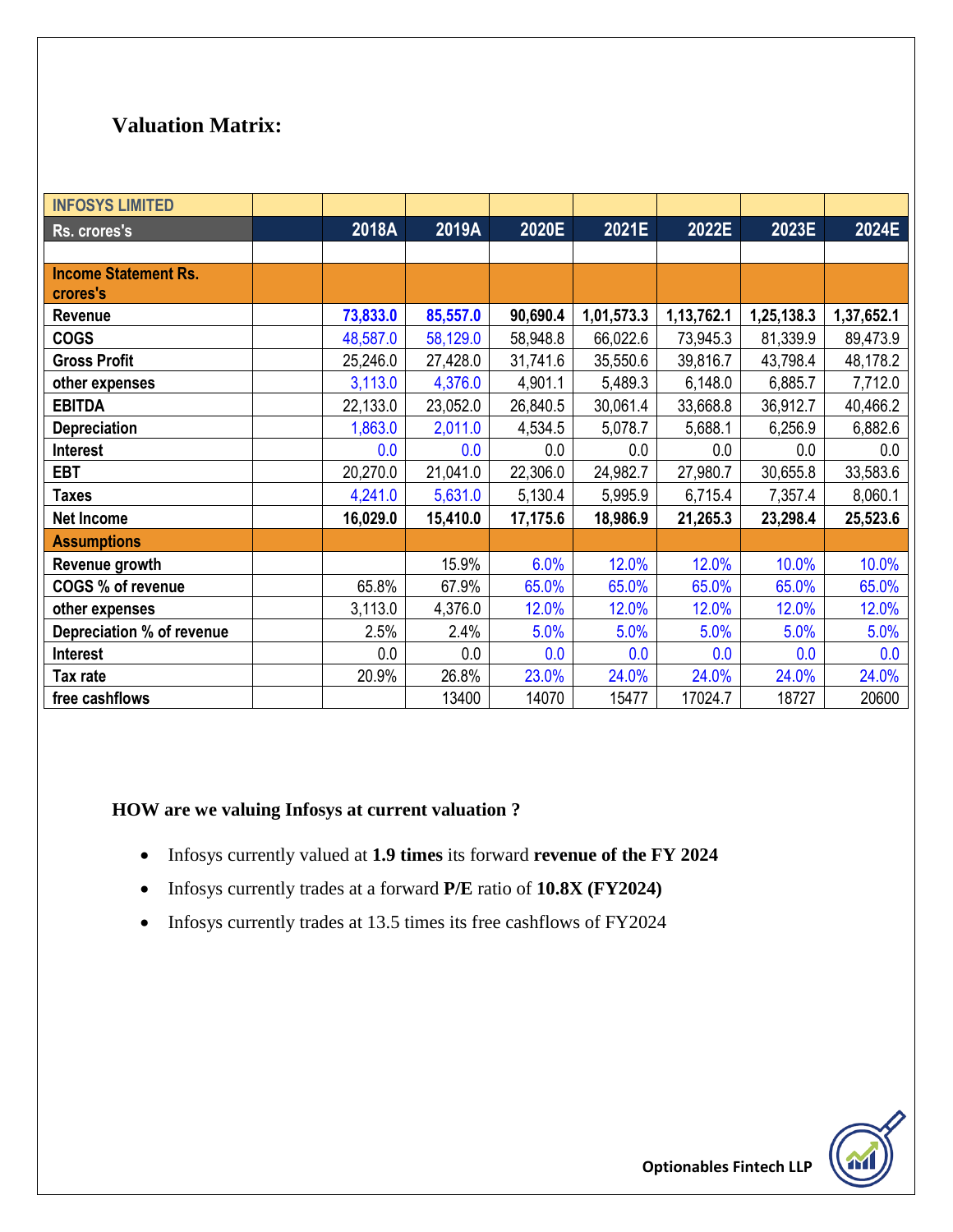## **TARGETS**

**Recommendation**: BUY call with a target of 1050 (₹460,000 crores)

**Valuation**: fairly valued but with growth potential

**Current Market Price: ₹636.85**

**Time Horizon:** 3-4 years